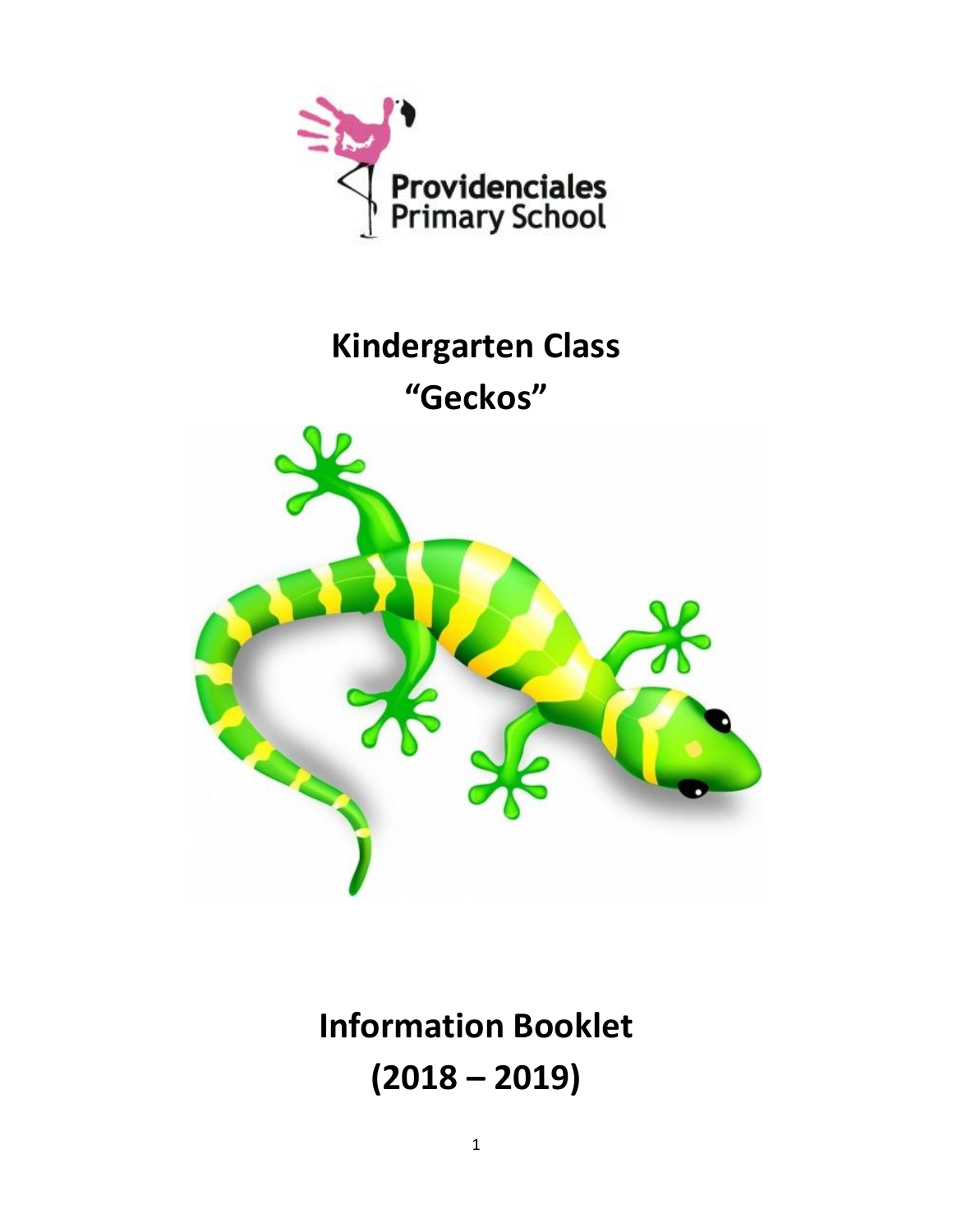# **Welcome to Kindergarten** – Here's to an exciting year in Gecko Class!





Welcome to the Kindergarten Class at Provo Primary School. I am extremely excited to be teaching your child this year. We will go on a fantastic, fun and creative learning journey which will allow your child to reach his or her full potential. If your child is new to Provo Primary School this year, a welcome to you and your family. I hope your child is enjoying getting to know the smart, creative and hardworking children at our school.

Here is a little information about my background in teaching. I was

awarded a B.A. Degree in Physical education and Biology from Chester College of Higher Education, followed by a Post Graduate Certificate in Education from the University of Leicester, UK. During my teaching career of almost 30 years, I have taught in a range of schools both in the UK and across the globe. This includes working in inner city schools in Nottingham and London, International Schools in Malaysia, Singapore and 3 years as Head of the Early Childhood Department in The International School, Seychelles. I first came to work as a teacher in Provo in1989 and have kept bouncing back with my family ever since. I have worked in Schools in Provo for over 15 years and am very happy to start another year at this wonderful school.

This year I am lucky enough to have a range of teachers with a huge range of skills working alongside me, these include the energetic Ms. Shara who will be the teaching assistant in Kindergarten this year. Ms. Shara comes with great knowledge and experience of working with children in the Early Years classrooms; also, in dance and gymnastic classes in the wider Provo community. We are very happy to team up this year. We are eager to share our experience and passion for teaching with you and your children as we set out to explore, discover and learn throughout the year.

Ms. Shara and I will be working closely with Ms Myrna, Ms Claire-Maire, Ms. Kiki, Ms. Laranda, Ms Jeanette and Ms. Claire in The Early Years Department. We are all excited to be working together and we look forward to a year where we can nurture your child's true potential through a fun and exciting play-based curriculum.

Please take the time to read through this information booklet. It gives details about the day to day running of our classroom, as well as, specifics about our curriculum and expectations in school.

Communication is key. So, let's make this year a great one where school, parents and children work together so that everyone benefits!

# *The Kindergarten Team*

### **GENERAL EXPECTATIONS:**

Respect, kindness and positive behaviour and attitude towards school life and those around us are the normal expectations at Provo Primary School. In order that everyone knows what is expected of them and others around them, we have golden rules, which are: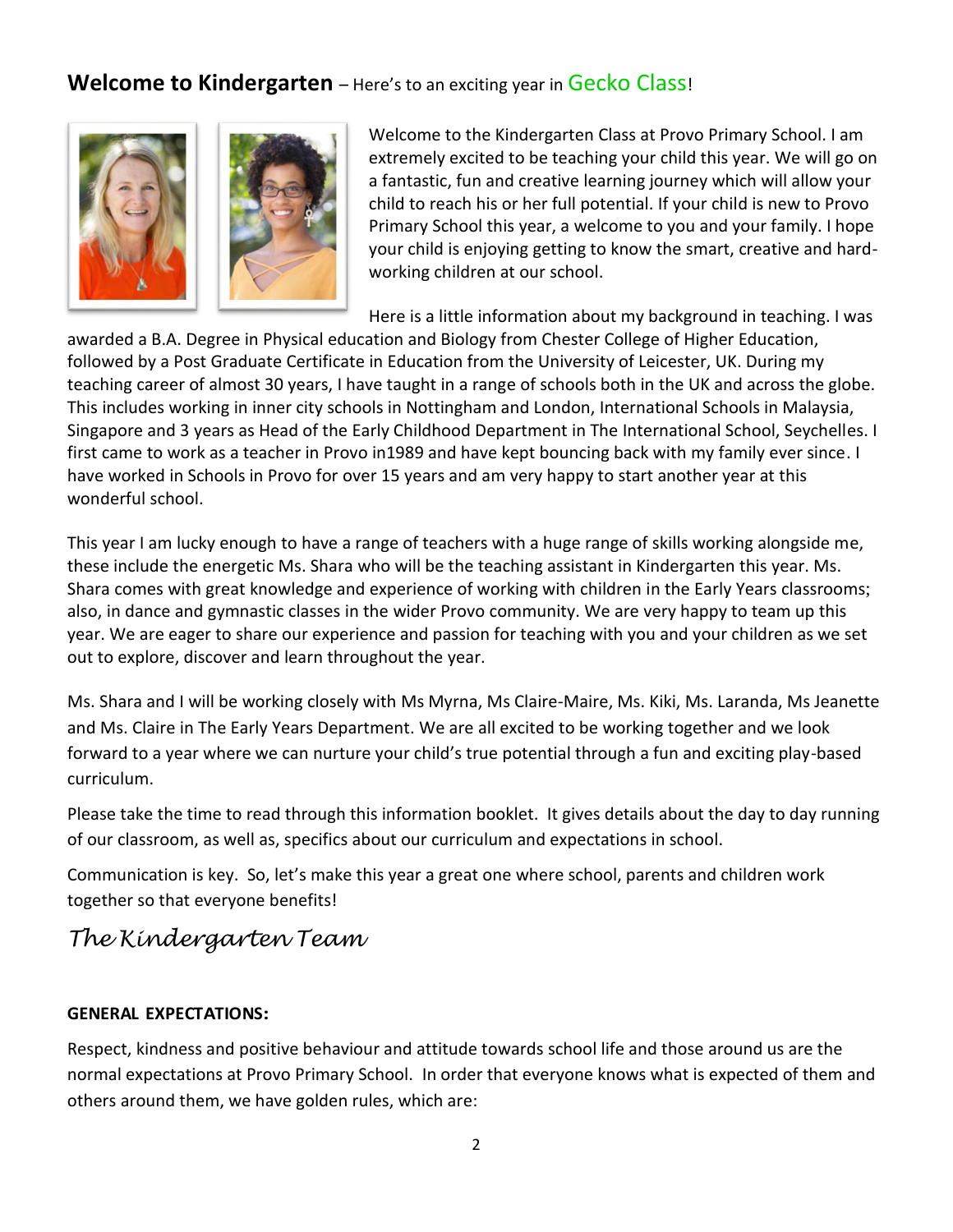- <sup>1</sup> Care for myself and others
- Be honest
- **Work hard**
- Listen
- Look after property



Our school logo is a flamingo. It is made from a handprint. The fingers and thumb help us to remember our five golden rules.

# **STRUCTURE of the DAY:**

- $\mathbb{R}$  School day begins at 8.15a.m. (students may come into school from 8.00 a.m. but must remain in the walkway and be supervised by a parent until they have access to their class at 8.10a.m.). Learning activities and circle times will begin at 8:15 a.m. so please make every effort to arrive on time. Children will be marked late in the register if they arrive after 8:15a.m.
- It is very important that all children have plenty of water to drink throughout the day. Please check that the bottles you are sending contain enough water to last the day. If not, please feel free to send a second water bottle.
- We will play outside in the whole-school playground this year! Play will take place around the basketball court and junior climbing frames. As these areas are not entirely shaded, all children must wear a hat during their break times. Please ensure your child's hat is labelled with their name and is kept in their bag.
- $\frac{1}{\sqrt{2}}\sum_{i=1}^{n} \frac{1}{\sqrt{2}}\sum_{i=1}^{n} \frac{1}{\sqrt{2}}\sum_{i=1}^{n} \frac{1}{\sqrt{2}}\sum_{i=1}^{n} \frac{1}{\sqrt{2}}\sum_{i=1}^{n} \frac{1}{\sqrt{2}}\sum_{i=1}^{n} \frac{1}{\sqrt{2}}\sum_{i=1}^{n} \frac{1}{\sqrt{2}}\sum_{i=1}^{n} \frac{1}{\sqrt{2}}\sum_{i=1}^{n} \frac{1}{\sqrt{2}}\sum_{i=1}^{n} \frac{1}{\sqrt{2}}\sum_{i=1}^{n}$ Morning play and snack is between 9.30 to 10.30a.m. For a snack, we encourage the students to bring fresh fruit as it helps give energy and focus for the rest of the morning. I encourage all children to bring plenty of water to drink throughout the day. Being well hydrated is an essential ingredient for having a healthy and happy mind!
- Lunch play and lunch is between 11.45 to 1.00p.m. A varied and healthy menu of cooked lunch is offered or students may bring their own packed lunch. Please try to keep lunch healthy and nutritious. Again, water comes with our highest recommendation!
- School day ends at 3.00p.m. (unless clubs are being attended, which finish at 4:00p.m.). Students should be collected on time – after 15 minutes, a 'late fee' is charged as teachers have other responsibilities from 3.15p.m.
- Should anyone other than a parent be collecting your child at the end of the morning, please make sure you let us know in advance. We will not allow a child to leave school with anyone other than a parent unless we have the necessary permission.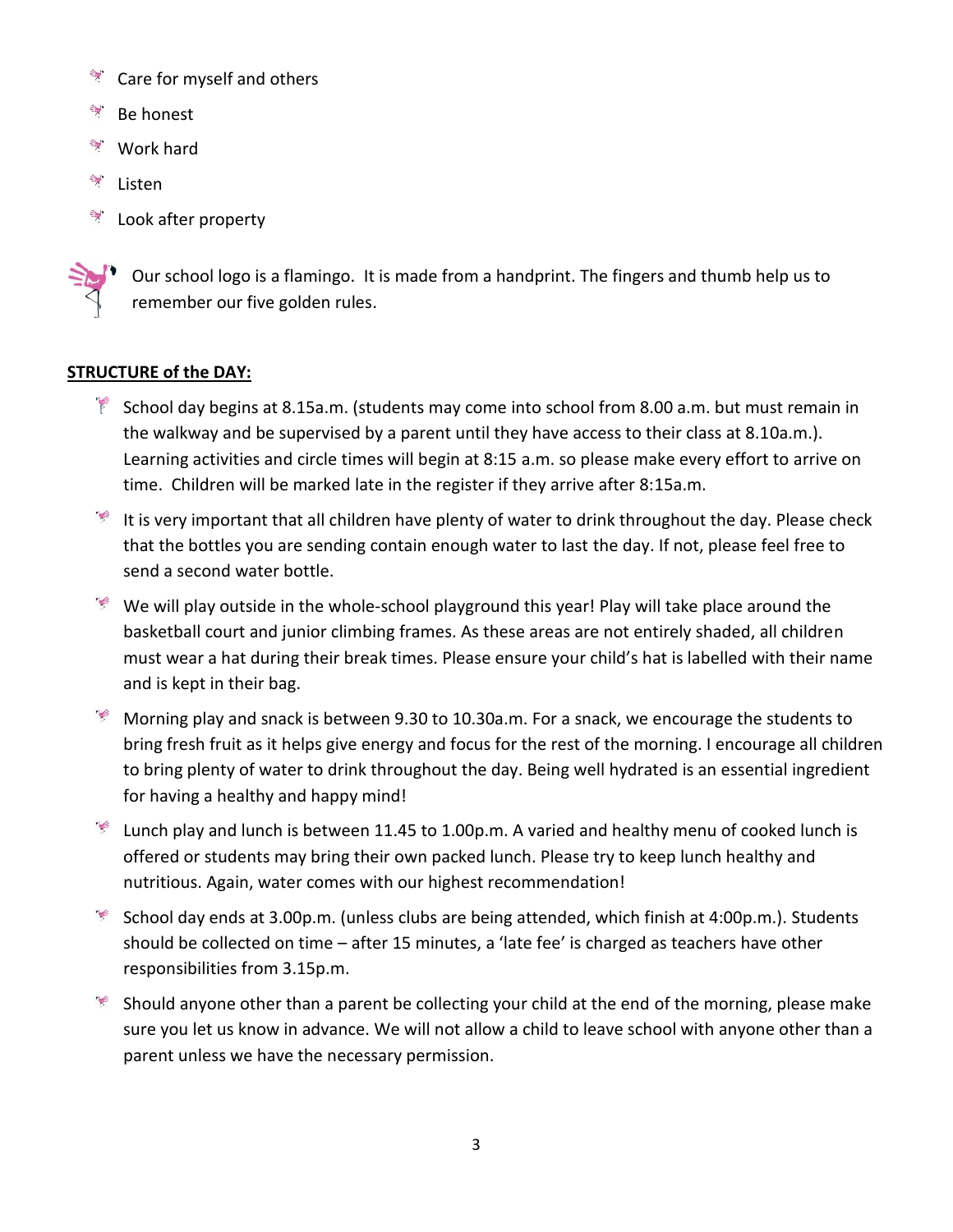#### **UNIFORM:**

Provo Primary School uniform is a turquoise T-shirt (available from the Office), khaki shorts, trousers, skorts or skirt and 'suitable' shoes. Shoes should enclose the whole foot so that recess activities are safe – 'flipflops', heeled sandals etc. are not suitable. Socks should be white. Hats are a necessity on our island – we have hats as part of our uniform.

No jewellery should be worn – although watches and small stud ear-rings are permitted. Nail varnish should be removed before coming to school. Long hair should be tied back off the face, to ensure safety in science, PE and other curriculum areas.

#### P.E. Kit:

Our PE kit is a white, Provo Primary School T-shirt, navy shorts and trainers/sneakers. A hat is essential for all PE sessions.

We have two PE sessions each week. Our PE days are Tuesday and Thursday afternoons.

Children should come to school wearing their uniform and bring their P.E. kit in their bag ready to change into.

Sensible shoes are also a must! No flip flops or crocs please. Girls and boys should tie back long hair. Extra water is needed on these days and a hat is needed for outdoor PE.

When swimming, boys should wear suitable swim shorts and girls should wear a one-piece swimsuit, UV shirts should be worn on top. Children will need their own towel.

#### **An Extra Set of Clothes:**

Please always keep a complete set of clothing in your child's backpack (shirt, skirt/shorts, underwear) in case of an accident.

#### **SPECIALIST / SUPPORT TEACHERS:**

We are fortunate at Provo Primary that we can have specialist teacher to further enrich our children's learning. This year they include: Mrs. Helen – Spanish Immersion Teacher

#### **SPECIAL ALLERGY INFORMATION:**

Every day during snack and lunch, and for some special events involving food, the JK and SK sit together to eat. Please be mindful that **a child in Senior Kindergarten has a severe allergy to DAIRY PRODUCTS, and to a lesser extent EGGS, FISH AND SHELLFISH (which can be triggered by contact, inhalation and ingestion).** 

The child has been at the school since Toddlers and since this time, we have and continue to manage and monitor this allergy seriously and closely. As part of this, the children are encouraged to be careful with their food and to wash their hands after eating. As **the child eats alongside both JK and SK children**, we would ask that you help by reinforcing this practice with your child at home if possible**.**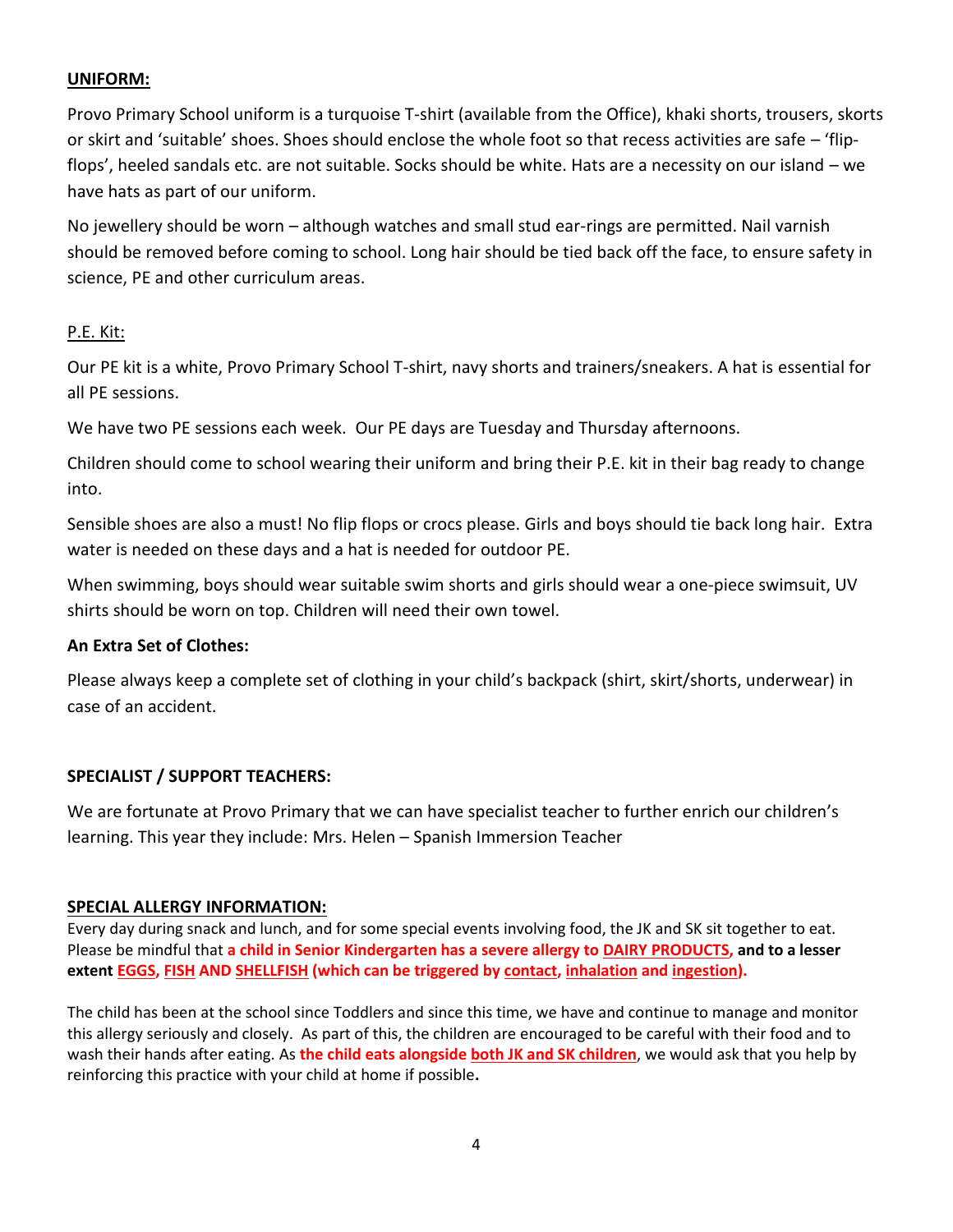**Milk, Yoghurt and** *Cheese (***solid/coated/powdered/grated cheese) and milk chocolate products appear to present the highest risk and so it would be a great help if you feel that you can avoid/limit these as much as possible in your child's food choices. Tuna fish appears a lower risk and, whilst they cannot consume it, others around them should be fine with it.**

If you are sending food items to school to be shared out for a special event (e.g. Mother's Day, birthdays), it is preferable that food containing dairy products (including dairy butter), eggs, fish or shellfish be avoided completely. If they do, or there is a chance that they may contain these allergens, it is imperative that you let us know. Some events may be linked with JK classes so take note of information sent home.

We acknowledge that avoiding/limiting dairy products, eggs, fish and shellfish may be a challenge, but your consideration, understanding and support is greatly appreciated.

#### **CURRICULUM:**

The Kindergarten programme follows the Early Years Foundation Stage (EYFS). It is our aim that our programme will encourage creativity, curiosity, discovery, understanding and a love of learning. The classroom is set up with a variety of inviting areas and children are encouraged to visit these throughout the day. The curriculum is broad and balanced, giving our students the opportunity to learn and practise the skills needed within individual subjects, helping them become independent learners.

Your child will be learning skills, acquiring new knowledge and demonstrating their understanding through **7 areas of learning and development**.

Children should mostly develop the **3 prime areas** first. These are:

- Communication and language;
- Physical development; and
- Personal, social and emotional development.

These prime areas are those most essential for your child's healthy development and future learning.

As children grow, the prime areas will help them to develop skills in **4 specific areas**. These are:

- Literacy;
- Mathematics;
- Understanding the world; and
- Expressive arts and design.

The seven areas of learning will be fully integrated through our topics and an emergent curriculum, where children's interests and curiosity are encouraged and built upon. The seven areas of learning will be woven throughout the year and within our topics.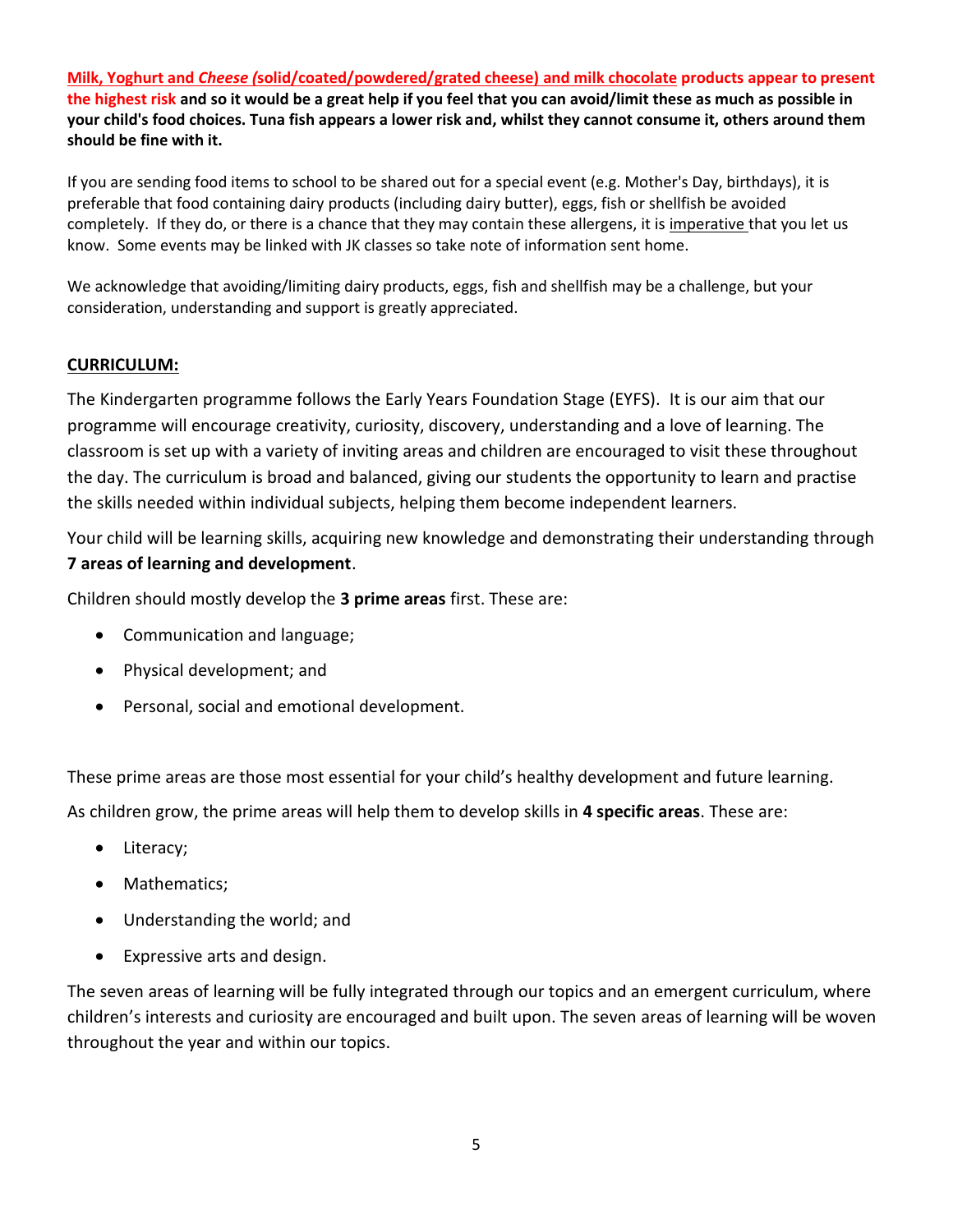In Kindergarten, we will provide a half-term newsletter detailing the topic and curriculum goals being covered in that time. It will also include information relevant to our classes, detail of visits / visitors and special events taking place.

#### **ASSESSMENT:**

In Kindergarten, children will receive feedback while they are working on a given task. This may be given in a variety of ways including a written comment in their book, verbal praise and a variety of body language such as smiles, thumbs up, eye contact or a high five.

The children will be observed throughout the day in all seven areas of learning. As individuals, students are encouraged to achieve their full potential. However, we realise that all students have different strengths and weaknesses, so their rate of progress is judged accordingly.

Written reports will be sent home during the year. Numeracy, Reading and/or Writing are assessed regularly in class. The results of some of these assessments will be included in these written reports, discussed at Parent-Teacher Consultations and used to create individual targets for your child.

#### **WEEKLY TIMETABLE:**

Our weekly timetable is as follows:

|       | 8.10-9.00                                                       |                       | 9.00-9.35                         |                                      | $9.40 -$<br>10.00 | 10.00-<br>10.30 | 10.35-<br>10.55 | 11.00-<br>11.40                      | 11.40-<br>12.10 | 12.10-<br>1.00 | 1.00-2.40                                                 |    | 2.40-3.00                       |
|-------|-----------------------------------------------------------------|-----------------------|-----------------------------------|--------------------------------------|-------------------|-----------------|-----------------|--------------------------------------|-----------------|----------------|-----------------------------------------------------------|----|---------------------------------|
| Mon   | Self-<br>register<br>Indoor<br>Choosing                         | <b>Guided Reading</b> | Indoor and<br>outdoor<br>choosing |                                      | Literacy          | <b>Snack</b>    | Maths           | Indoor<br>and<br>outdoor<br>choosing | Phonics         | Lunch          | Topic                                                     |    | Story<br>time/Show<br>and Tell  |
| Tues  | Self-<br>register<br>Indoor<br>Choosing                         | <b>Guided Reading</b> | Indoor and<br>outdoor<br>choosing |                                      | Literacy          | <b>Snack</b>    | Maths           | Indoor<br>and<br>outdoor<br>choosing | Phonics         | Lunch          | Topic                                                     | PE | Story<br>time/Show<br>and Tell  |
| Wed   | Self-<br>register<br>Indoor<br>Choosing                         | <b>Guided Reading</b> | Indoor and<br>outdoor<br>choosing |                                      | Literacy          | Snack           | Maths           | Indoor<br>and<br>outdoor<br>choosing | Phonics         | Lunch          | Topic<br>Indoor and<br>outdoor<br>choosing                |    | Story<br>time/Show<br>and Tell  |
| Thurs | Self-<br>register<br>Indoor<br>Choosing                         | <b>Guided Reading</b> | Yoga                              | Indoor<br>and<br>outdoor<br>choosing | Literacy          | Snack           | Maths           | Indoor<br>and<br>outdoor<br>choosing | Phonics         | Lunch          | Topic                                                     | PE | Story time<br>/Show<br>and tell |
| Fri   | Self-<br>register<br>Indoor<br>Choosing<br>Spanish<br>8.30-9.00 | Reading<br>Guided F   | Indoor and<br>outdoor<br>choosing |                                      | Literacy          | Snack           | Maths           | Indoor<br>and<br>outdoor<br>choosing | Phonics         | Lunch          | Spanish<br>Emersion/<br>Indoor and<br>outdoor<br>choosing |    | Story time                      |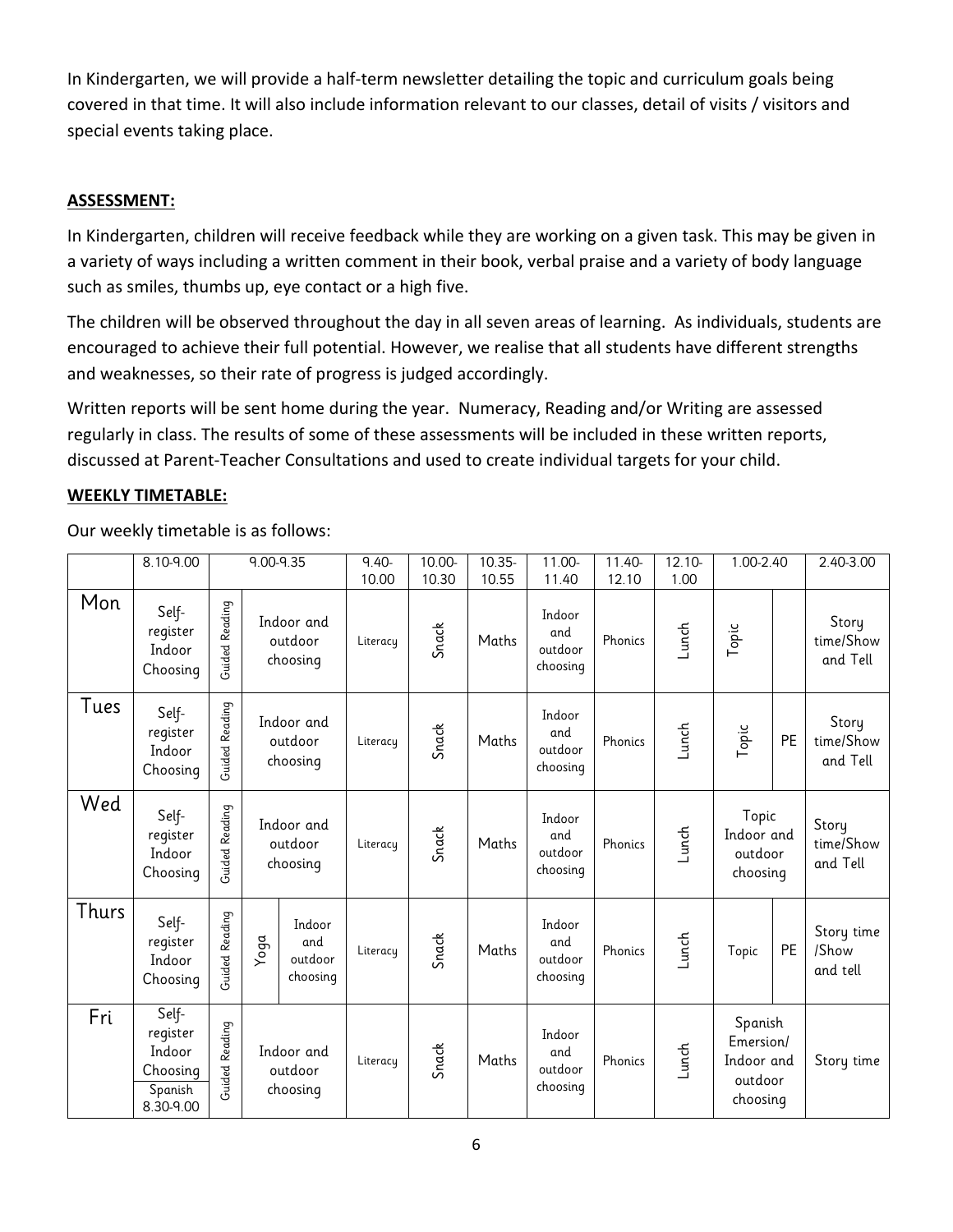#### Please note:

Literacy and Numeracy times include whole class, individual and small group work. Children will also learn Literacy and Numeracy skills during our hands-on centre times each day.

Topic times include whole class, individual and small group work. Half term topics are fully integrated through rotating centres, storybooks, videos, poems and hands-on activities, as well as links to the seven areas of learning.

Play and Learning Centres include options to play in our learning areas (Science, water & sand table, role play area, etc.) as well as free play throughout the classroom (construction, dress-up, arts and crafts, etc.)

These daily schedules stay flexible and may change a little based on interests, moods, special events, etc.

Updated timetable will be posted outside the classroom.

#### **ADDITIONAL LITERACY INFORMATION:**

Our Literacy programme this year will be based on Letterland. This allows the children to learn all the sounds and letters in a multi-sensory way. In class, the children will learn about sounds and letters using the Letterland characters, stories and sound actions.



The first six weeks, we will focus on learning the letter sounds, names, actions and beginning blends. The next six weeks will serve as a review of the letter sounds and actions and also a large focus on letter formation.

#### **Home Reading Books:**

Home Reading Books are sent out and changed every Tuesday and Friday. They allow a gradual introduction and reinforcements to new sounds, blends and key words introduced in class.

#### **HOMEWORK:**

Homework will be set very occasionally when it can enhance a concept introduced in class or allow us to share some in-class learning with you at home effectively. Kindergarten homework may consist of a short Literacy, Numeracy and/or Topic activity or game. Typically, no more than 20 minutes should be spent on any of these activities, although they can be repeated if your child is motivated.

#### **ITEMS FROM HOME:**

Please ensure that all items from home (clothes, toys, water bottles, etc.) are labelled clearly with your child's name. If an item is brought onto school grounds, your child is responsible for taking care and taking precautions (by keeping the item in their backpack or shelf space) to ensure that the item(s) are not lost.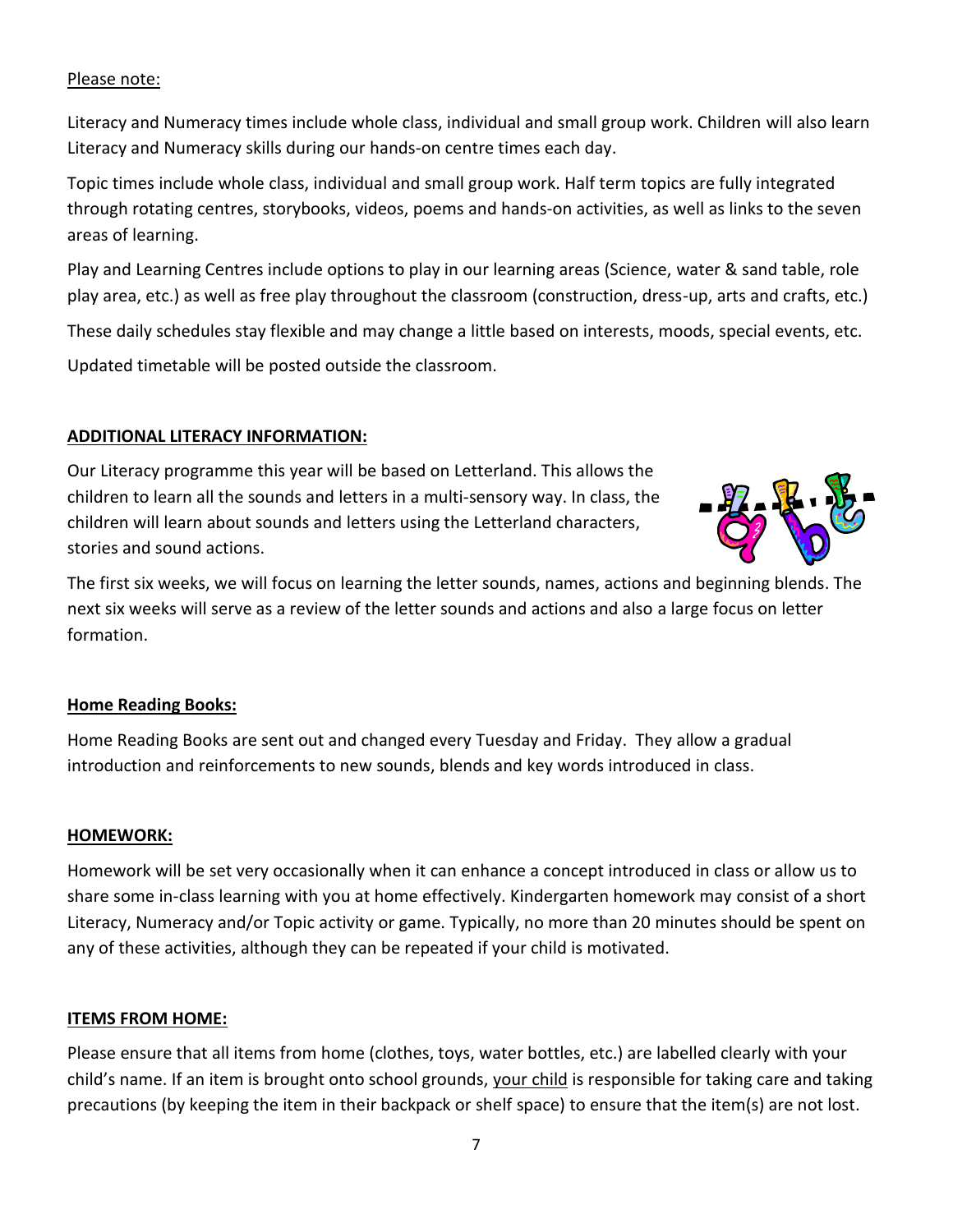At the end of each topic, I will send home information about our upcoming topic. It would be wonderful for families to lend topic related books, videos, toys, dress-up clothes or posters to our classroom at that time. Please do ensure that names are clearly labelled on each item so that they can be returned promptly at the end of the topic. Thank you in advance.

#### **SCHOLASTIC BOOK ORDERS:**

Your child will have the opportunity to order from Scholastic this year. From past experience, I know that the children love seeing the Scholastic boxes because they know the books they have chosen have arrived. As you order books for your child, our class gains points to use towards buying books and resources for your child to



use and enjoy in the class. Kindly ensure you place the book order under your Kindergarten child's name. Let's order some great books!

#### **AND FINALLY. . .**

- $*$  There may be trips organised throughout the year –notice of times and costs will be given as early as possible.
- Parent helpers in classrooms: any offer of help - whether regularly or for specific events – will be gratefully received. Please give your name and contact information to us, along with how you would be willing to help.
- **Commands 10 Septem 20 Arts 20 Septem 20 Septem** Speak to us. After school usually works best since the morning is busy with preparation and greeting children and parents.

Thank you,

*Mrs. Amanda*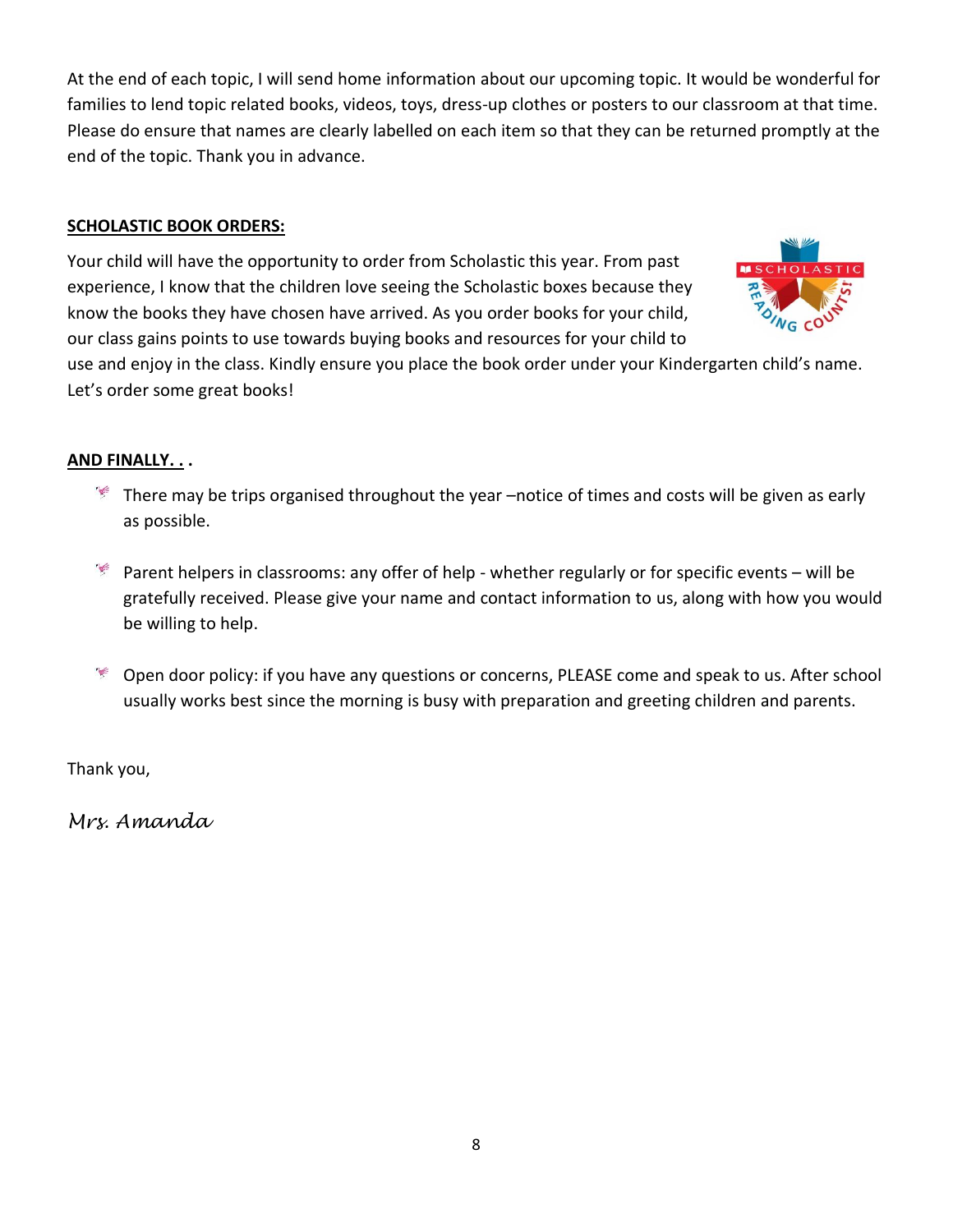#### **PERSONAL, SOCIAL AND EMOTIONAL DEVELOPMENT: SELF-CONFIDENCE AND SELF-AWARENESS**

• Confident to speak to others about own needs, wants, interests and opinions.

• Can describe self in positive terms and talk about abilities.

#### **Early Learning Goal**

**Children are confident to try new activities, and say why they like some activities more than others. They are confident to speak in a familiar group, will talk about their ideas, and will choose the resources they need for their chosen activities. They say when they do or don't need help.**

### **PERSONAL, SOCIAL AND EMOTIONAL DEVELOPMENT: MANAGING FEELINGS AND BEHAVIOR**

• Understands that own actions affect other people, for example, becomes upset or tries to comfort another child when they realise they have upset them.

• Aware of the boundaries set, and of behavioural expectations in the setting.

• Beginning to be able to negotiate and solve problems without aggression, e.g. when someone has taken their toy.

#### **Early Learning Goal**

**Children talk about how they and others show feelings, talk about their own and others' behaviour, and its consequences, and know that some behaviour is unacceptable. They work as part of a group or class, and understand and follow the rules. They adjust their behaviour to different situations and take changes of routine in their stride.**

### **COMMUNICATION AND LANGUAGE: LISTENING AND ATTENTION**

• Maintains attention, concentrates and sits quietly during appropriate activity.

• Two-channelled attention – can listen and do for short span.

### **Early Learning Goal**

**Children listen attentively in a range of situations. They listen to stories, accurately anticipating key events and respond to what they hear with relevant comments, questions or actions. They give their attention to what others say and respond appropriately, while engaged in another activity**.

### **COMMUNICATION AND LANGUAGE: UNDERSTANDING**

• Responds to instructions involving a two-part sequence. Understands humour, e.g. nonsense rhymes, jokes.

- Able to follow a story without pictures or props.
- Listens and responds to ideas expressed by others in conversation or discussion.

### **Early Learning Goal**

**Children follow instructions involving several ideas or actions. They answer 'how' and 'why' questions about their experiences and in response to stories or events**.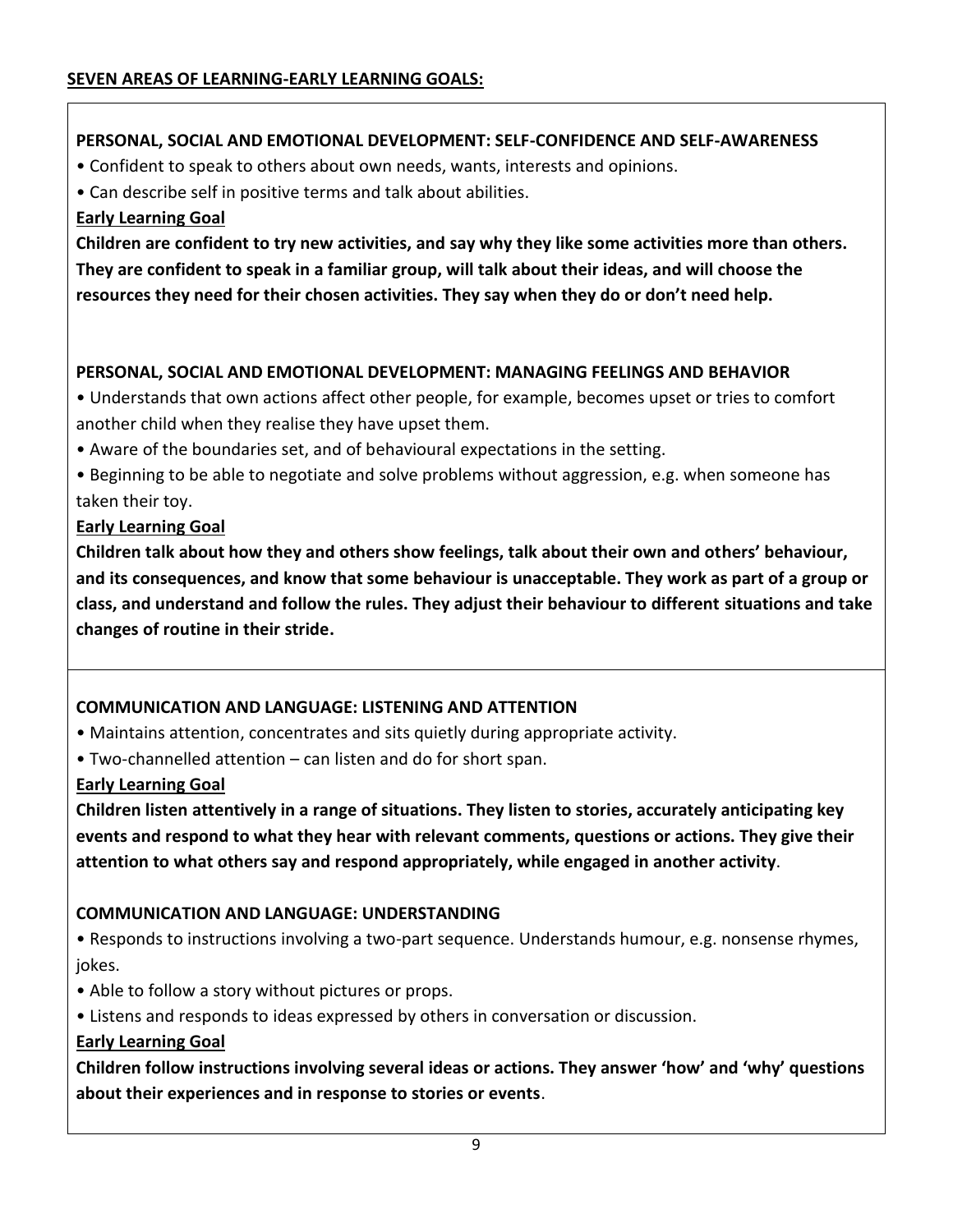### **COMMUNICATION AND LANGUAGE: SPEAKING**

• Extends vocabulary, especially by grouping and naming, exploring the meaning and sounds of new words.

- Uses language to imagine and recreate roles and experiences in play situations.
- Links statements and sticks to a main theme or intention.
- Uses talk to organise, sequence and clarify thinking, ideas, feelings and events.
- Introduces a storyline or narrative into their play.

# **Early Learning Goal**

**Children express themselves effectively, showing awareness of listeners' needs. They use past, present and future forms accurately when talking about events that have happened or are to happen in the future. They develop their own narratives and explanations by connecting ideas or events.**

# **PHYSICAL DEVELOPMENT: MOVING AND HANDLING**

- Experiments with different ways of moving.
- Jumps off an object and lands appropriately.
- Negotiates space successfully when playing racing and chasing games with other children, adjusting speed or changing direction to avoid obstacles.
- Travels with confidence and skill around, under, over and through balancing and climbing equipment.
- Shows increasing control over an object in pushing, patting, throwing, catching or kicking it.
- Uses simple tools to effect changes to materials.
- Handles tools, objects, construction and malleable materials safely and with increasing control.
- Shows a preference for a dominant hand.
- Begins to use anticlockwise movement and retrace vertical lines.
- Begins to form recognisable letters.
- Uses a pencil and holds it effectively to form recognisable letters, most of which are correctly formed. **Early Learning Goal**

**Children show good control and co-ordination in large and small movements. They move confidently in a range of ways, safely negotiating space. They handle equipment and tools effectively, including pencils for writing.**

# **PHYSICAL DEVELOPMENT: HEALTH AND SELF-CARE**

- Eats a healthy range of foodstuffs and understands need for variety in food.
- Usually dry and clean during the day.
- Shows some understanding that good practices with regard to exercise, eating, sleeping and hygiene can contribute to good health.
- Shows understanding of the need for safety when tackling new challenges, and considers and manages some risks.
- Shows understanding of how to transport and store equipment safely.
- Practices some appropriate safety measures without direct supervision.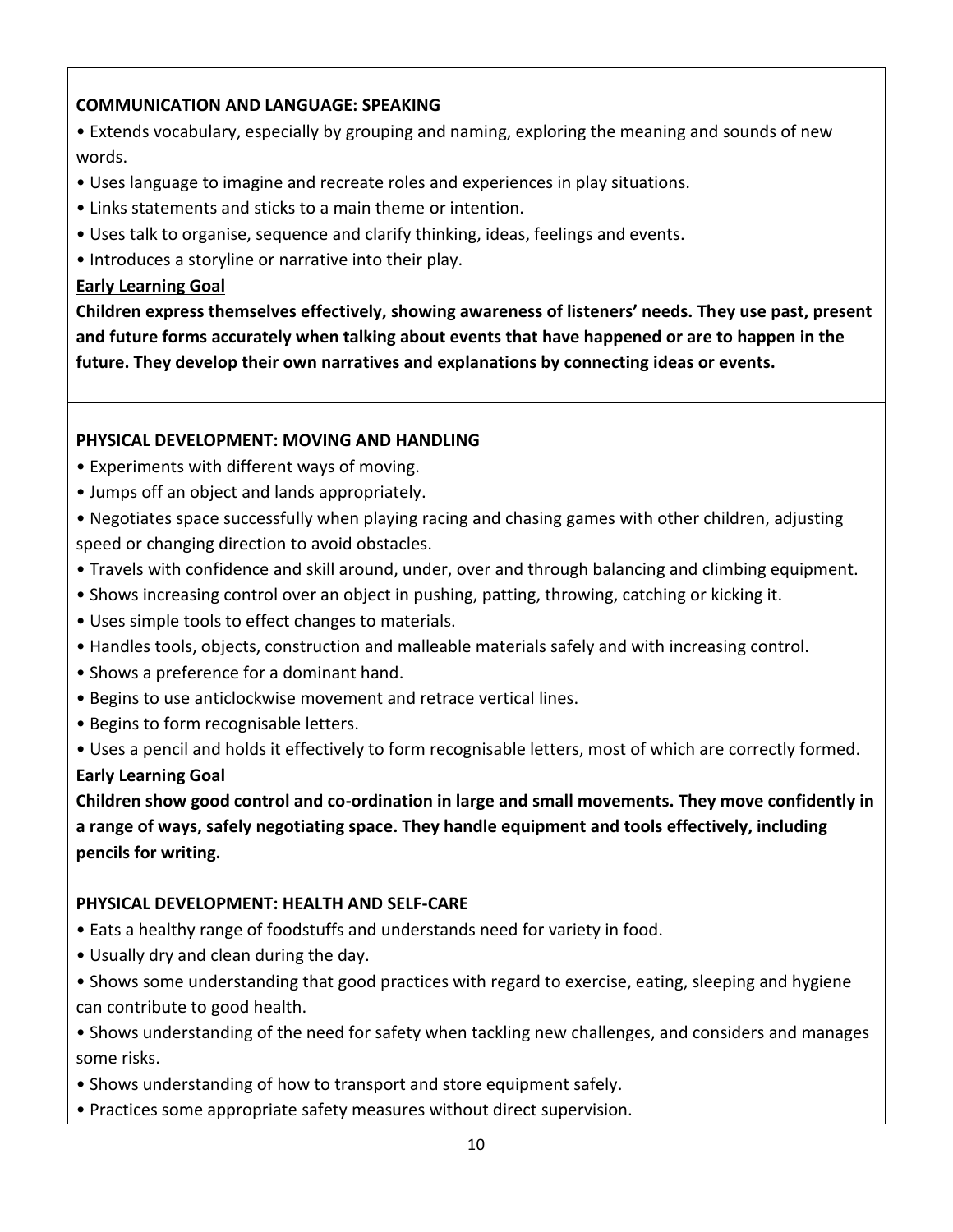# **Early Learning Goal**

**Children know the importance for good health of physical exercise, and a healthy diet, and talk about ways to keep healthy and safe. They manage their own basic hygiene and personal needs successfully, including dressing and going to the toilet independently.**

### **LITERACY: READING**

- Continues a rhyming string.
- Hears and says the initial sound in words.
- Can segment the sounds in simple words and blend them together and knows which letters represent some of them.
- Links sounds to letters, naming and sounding the letters of the alphabet.
- Begins to read words and simple sentences.
- Uses vocabulary and forms of speech that are increasingly influenced by their experiences of books.
- Enjoys an increasing range of books.
- Knows that information can be retrieved from books and computers.

# **Early Learning Goal**

**Children read and understand simple sentences. They use phonic knowledge to decode regular words and read them aloud accurately. They also read some common irregular words. They demonstrate understanding when talking with others about what they have read.**

### **LITERACY: WRITING**

- Gives meaning to marks they make as they draw, write and paint.
- Begins to break the flow of speech into words.
- Continues a rhyming string.
- Hears and says the initial sound in words.
- Can segment the sounds in simple words and blend them together.
- Links sounds to letters, naming and sounding the letters of the alphabet.
- Uses some clearly identifiable letters to communicate meaning, representing some sounds correctly and in sequence.
- Writes own name and other things such as labels, captions.
- Attempts to write short sentences in meaningful contexts.

### **Early Learning Goal**

**Children use their phonic knowledge to write words in ways which match their spoken sounds. They also write some irregular common words. They write simple sentences which can be read by themselves and others. Some words are spelt correctly and others are phonetically plausible.**

### **MATHEMATICS: NUMBERS**

- Recognise some numerals of personal significance.
- Recognises numerals 1 to 5.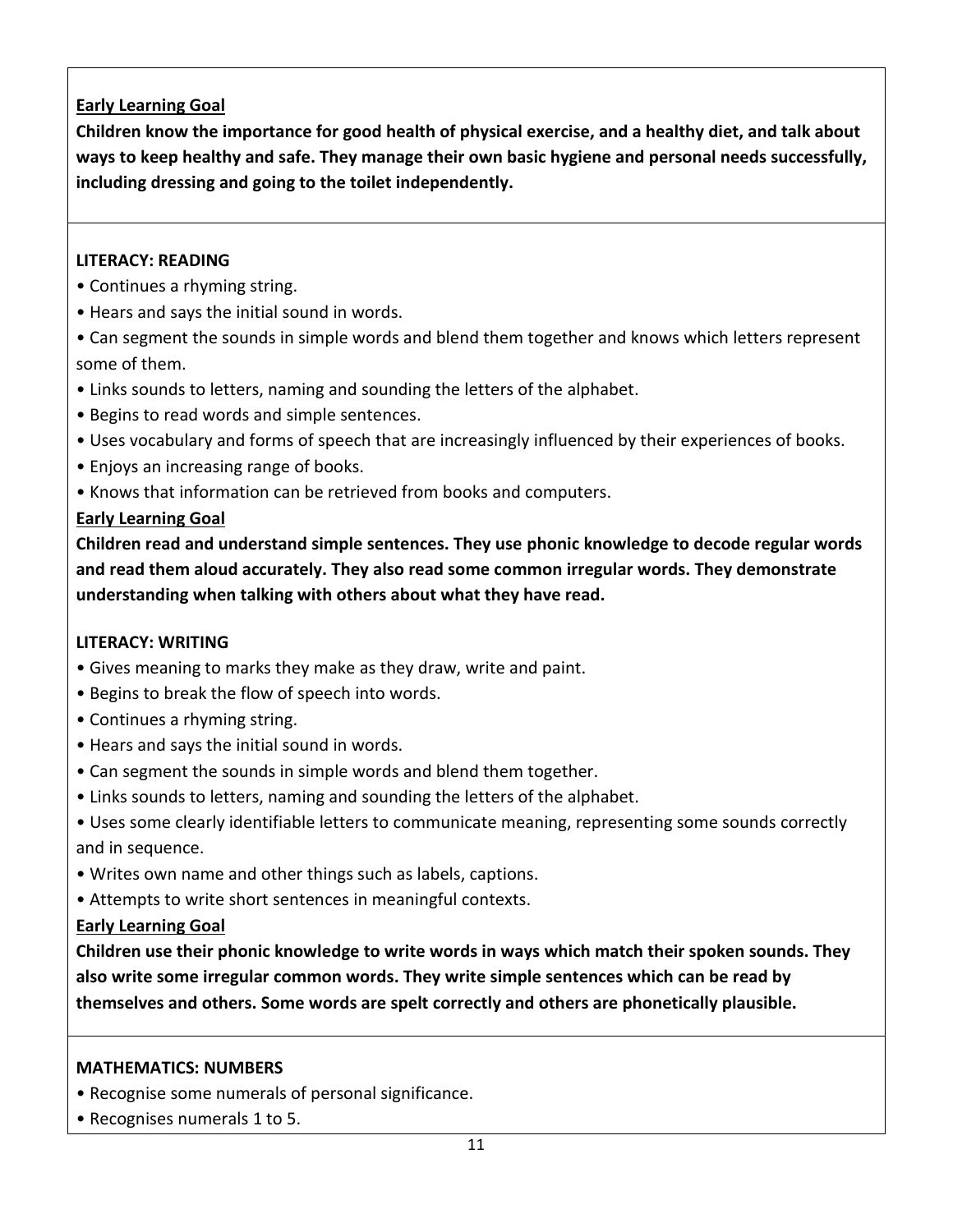- Counts up to three or four objects by saying one number name for each item.
- Counts actions or objects which cannot be moved.
- Counts objects to 10, and beginning to count beyond 10.
- Counts out up to six objects from a larger group.
- Selects the correct numeral to represent 1 to 5, then 1 to 10 objects.
- Counts an irregular arrangement of up to ten objects.
- Estimates how many objects they can see and checks by counting them.
- Uses the language of 'more' and 'fewer' to compare two sets of objects.
- Finds the total number of items in two groups by counting all of them.
- Says the number that is one more than a given number.
- Finds one more or one less from a group of up to five objects then ten objects.
- In practical activities and discussion, beginning to use the vocabulary involved in adding and subtracting.
- Records, using marks that they can interpret and explain.
- Begins to identify own mathematical problems based on own interests and fascinations.

# **Early Learning Goal**

**Children count reliably with numbers from one to 20, place them in order and say which number is one more or one less than a given number. Using quantities and objects, they add and subtract two singledigit numbers and count on or back to find the answer. They solve problems, including doubling, halving and sharing.**

# **MATHEMATICS: SHAPE, SPACE AND MEASURE**

• Beginning to use mathematical names for 'solid' 3D shapes and 'flat' 2D shapes, and mathematical terms to describe shapes.

- Selects a particular named shape.
- Can describe their relative position such as '*behind*' or '*next to*'.
- Orders two or three items by length or height.
- Orders two items by weight or capacity.
- Uses familiar objects and common shapes to create and recreate patterns and build models.
- Uses everyday language related to time.
- Beginning to use everyday language related to money.
- Orders and sequences familiar events.
- Measures short periods of time in simple ways.

# **Early Learning Goal**

**Children use everyday language to talk about size, weight, capacity, position, distance, time and money to compare quantities and objects and to solve problems. They recognise, create and describe patterns. They explore characteristics of everyday objects and shapes and use mathematical language to describe them.**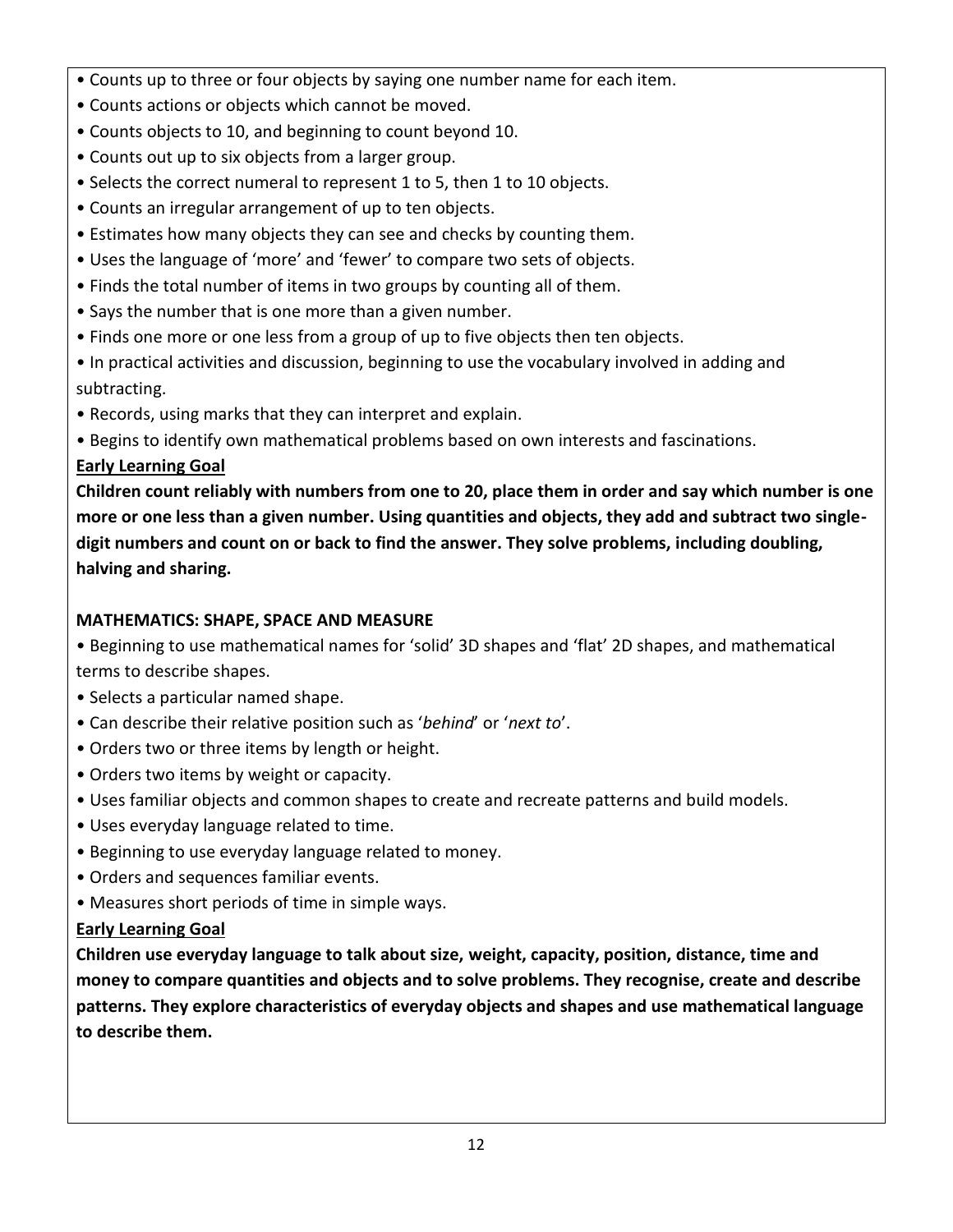# **UNDERSTANDING THE WORLD: PEOPLE AND COMMUNITIES**

• Enjoys joining in with family customs and routines.

**Early Learning Goal**

**Children talk about past and present events in their own lives and in the lives of family members. They know that other children don't always enjoy the same things, and are sensitive to this. They know about similarities and differences between themselves and others, and among families, communities and traditions.**

# **UNDERSTANDING THE WORLD: THE WORLD**

• Looks closely at similarities, differences, patterns and change.

**Early Learning Goal**

**Children know about similarities and differences in relation to places, objects, materials and living things. They talk about the features of their own immediate environment and how environments might vary from one another. They make observations of animals and plants and explain why some things occur, and talk about changes.**

# **UNDERSTANDING THE WORLD: TECHNOLOGY**

- Completes a simple program on a computer.
- Uses ICT hardware to interact with age-appropriate computer software.

# **Early Learning Goal**

**Children recognise that a range of technology is used in places such as homes and schools. They select and use technology for particular purposes.**

# **EXPRESSIVE ARTS AND DESIGN: EXPLORING AND USING MEDIA AND MATERIALS**

- Begins to build a repertoire of songs and dances.
- Explores the different sounds of instruments.
- Explores what happens when they mix colours.
- Experiments to create different textures.
- Understands that different media can be combined to create new effects.
- Manipulates materials to achieve a planned effect.
- Constructs with a purpose in mind, using a variety of resources.
- Uses simple tools and techniques competently and appropriately.
- Selects appropriate resources and adapts work where necessary.
- Selects tools and techniques needed to shape, assemble and join materials they are using.

# **Early Learning Goal**

**Children sing songs, make music and dance, and experiment with ways of changing them. They safely use and explore a variety of materials, tools and techniques, experimenting with colour, design, texture, form and function.**